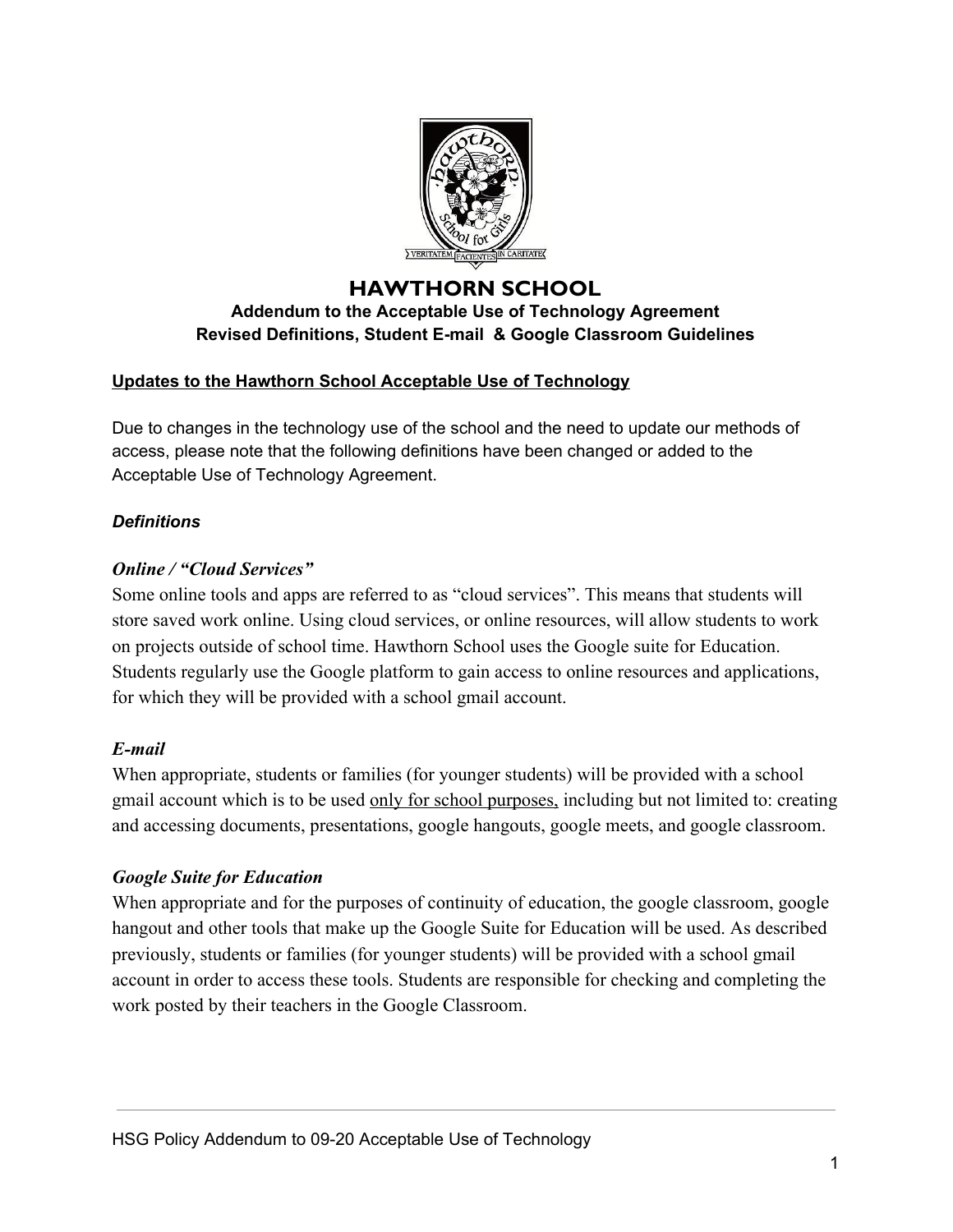### **Student E-mail & Google Classroom Guidelines**

In using both the school e-mails and the google classroom platforms students should recall that the policies of the **Acceptable Use of [Technology](https://hawthornschool.com/wp-content/uploads/2020/04/09-20-Acceptable-Use-of-Technology.pdf) Agreement**, the Social Media [Agreement,](https://hawthornschool.com/wp-content/uploads/2020/04/10-20-Social-Media-Access-Agreement.pdf) and the Student Code of [Conduct](https://hawthornschool.com/wp-content/uploads/2020/04/05-19-Hawthorn-School-Code-of-Conduct-Parents-Teachers-Students.pdf) are all still in effect. The use of these tools are to increase communication and collaboration regarding school and course related topics. To that end the following should be kept in mind.

### Uses for student e-mail

Students are required to regularly check and respond to e-mails they receive that pertain to the school or to classes they are taking, examples of the use of e-mail include:

- Teachers sending e-mails to their students to communicate reminders, course content, pose questions related to class work, and such.
- Students sending e-mails to their teachers with questions or comments regarding class.
- Students sending e-mail to other students to collaborate on group projects and assist with school classes.

Students are encouraged to e-mail staff concerning school related content and questions. However, there is no requirement or expectation for staff to answer student e-mail outside of the regular school day and week (8:00 am - 4:00 pm, Monday to Friday). It is important to note that an unanswered e-mail to a teacher does not excuse a student from turning in an assignment.

### Student permissions:

Our Gmail system controls whom e-mail messages can be sent to and whom they can be received from. Students only have permission to send or receive e-mails from other individuals within the domain (those that have an @hawthornschool.com address). In addition they are unable within their google drive file to share outside the domain.

### General e-mail guidelines for students:

As noted above, the student Acceptable Use of Technology and Social Media Agreement Policies cover e-mail as well as other technologies. Below is a general summary of guidelines related to e-mail and postings in google classroom discussions:

- School e-mail is to be used only for school related communication.
- Do not send harassing messages or content.
- Do not send offensive messages or content.
- Do not send spam messages or content.
- Do not send e-mail containing a virus or other malicious content.
- Do not send or read e-mail at inappropriate times, such as during class instruction unless requested to do so by your teacher.
- Do not send e-mail to share test answers or promote cheating in any way.
- Do not use the account of another person.